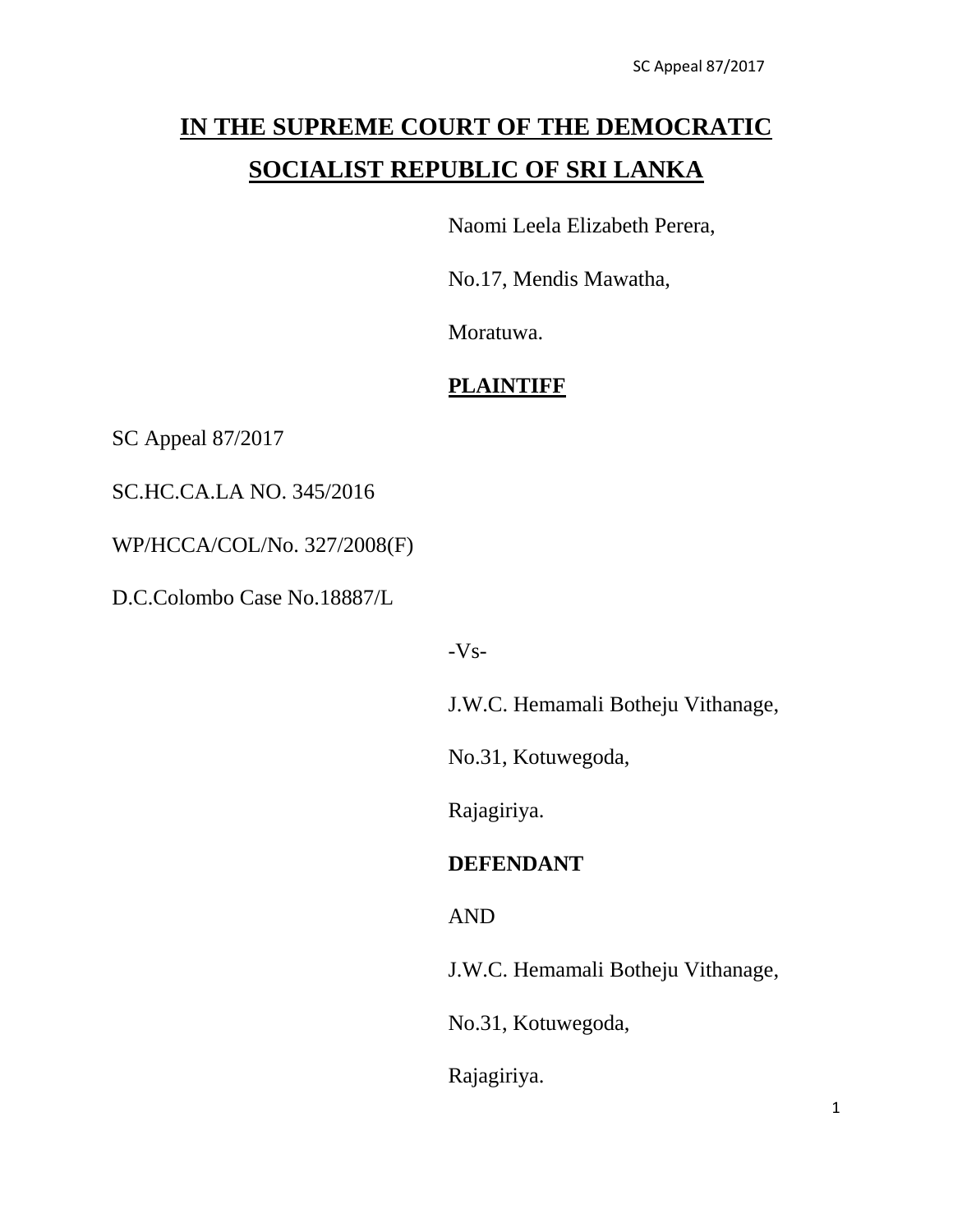# **DEFENDANT-APPELLANT**

**-Vs-**

Naomi Leela Elizabeth Perera,

No.17, Mendis Mawatha,

Moratuwa.

# **PLAINTIFF-RESPONDENT**

AND NOW

Naomi Leela Elizabeth Perera,

No.17, Mendis Mawatha,

Moratuwa.

## **PLAINTIFF-RESPONDENT-**

#### **PETITIONER-APPELLANT**

**-Vs-**

J.W.C. Hemamali Botheju Vithanage,

No.31, Kotuwegoda,

Rajagiriya.

Presently of No. 95/39,

Donald Obeysekera Mawatha,

Rajagiriya Road, Rajagitiya.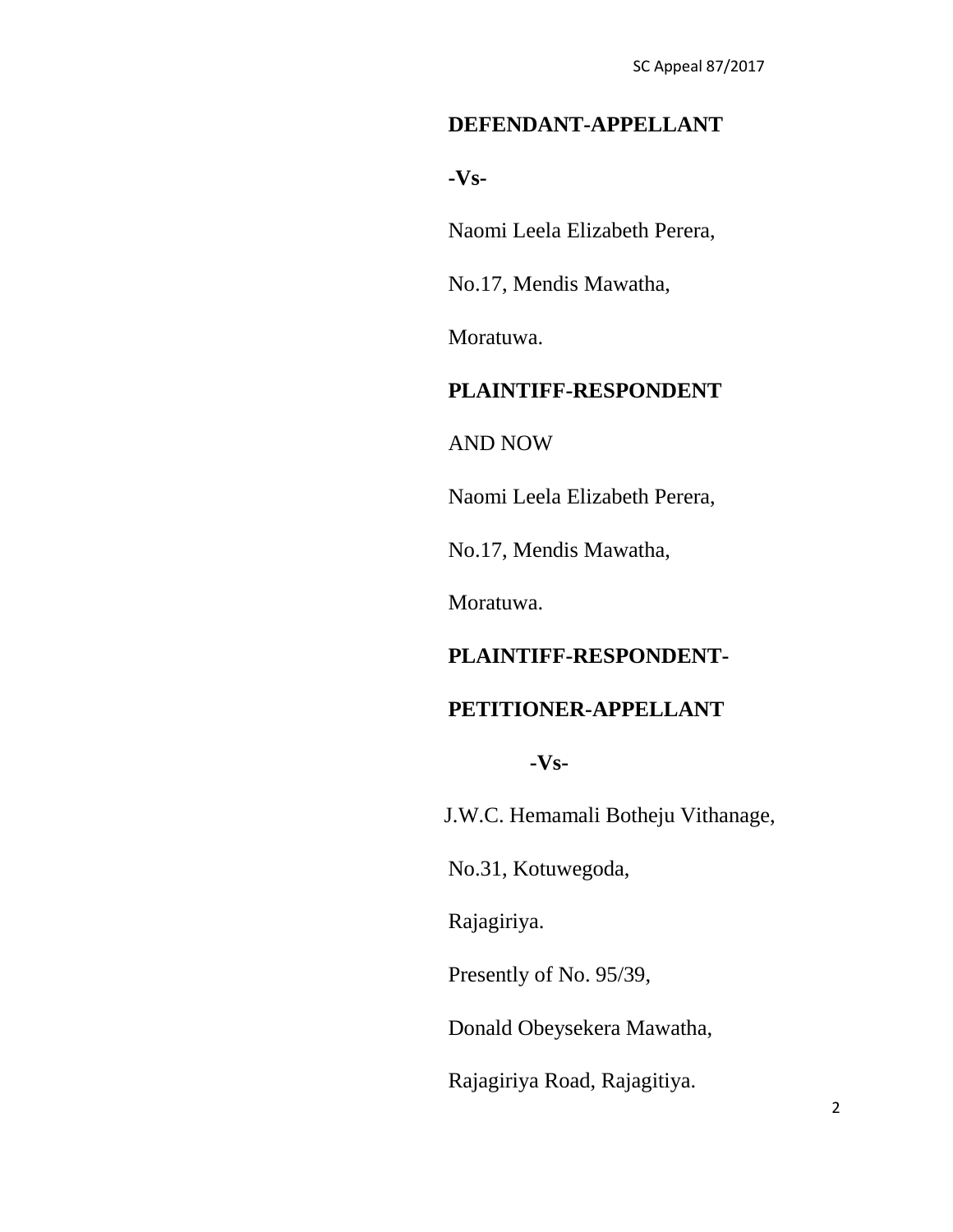### **DEFENDANT-APPELLANT-**

#### **RESPONDENT-RESPONDENT**

Before: Sisira. J. de Abrew J Kumudini Wickramasinghe J & Janak de Silva J

Counsel: Palitha Kumarasinghe President"s Counsel

With Asanka Ranasinghe for the Plaintiff-Respondent-

Petitioner-Appellant

Dr. Jayatissa de Costa President"s Counsel with Wijerathne Hewage

for the Defendant-Appellant-Respondent-Respondent

Argued on : 15.2.2021

Decided on: 25.3.2021

Sisira. J. de Abrew J

The Plaintiff-Respondent-Petitioner-Appellant (hereinafter referred to as the Plaintiff- Appellant) filed case Number 18887/L in the District Court of Colombo against the Defendant-Appellant-Respondent-Respondent (hereinafter referred to as the Defendant-Respondent) seeking, inter alia, a declaration that he (the Plaintiff-Appellant) is the owner of the property described in the schedule to the plaint (hereinafter referred to as the property in question) and ejectment of the Defendant-Respondent and his agents from the said property and to keep the Plaintiff-Appellant in the vacant possession of the said property.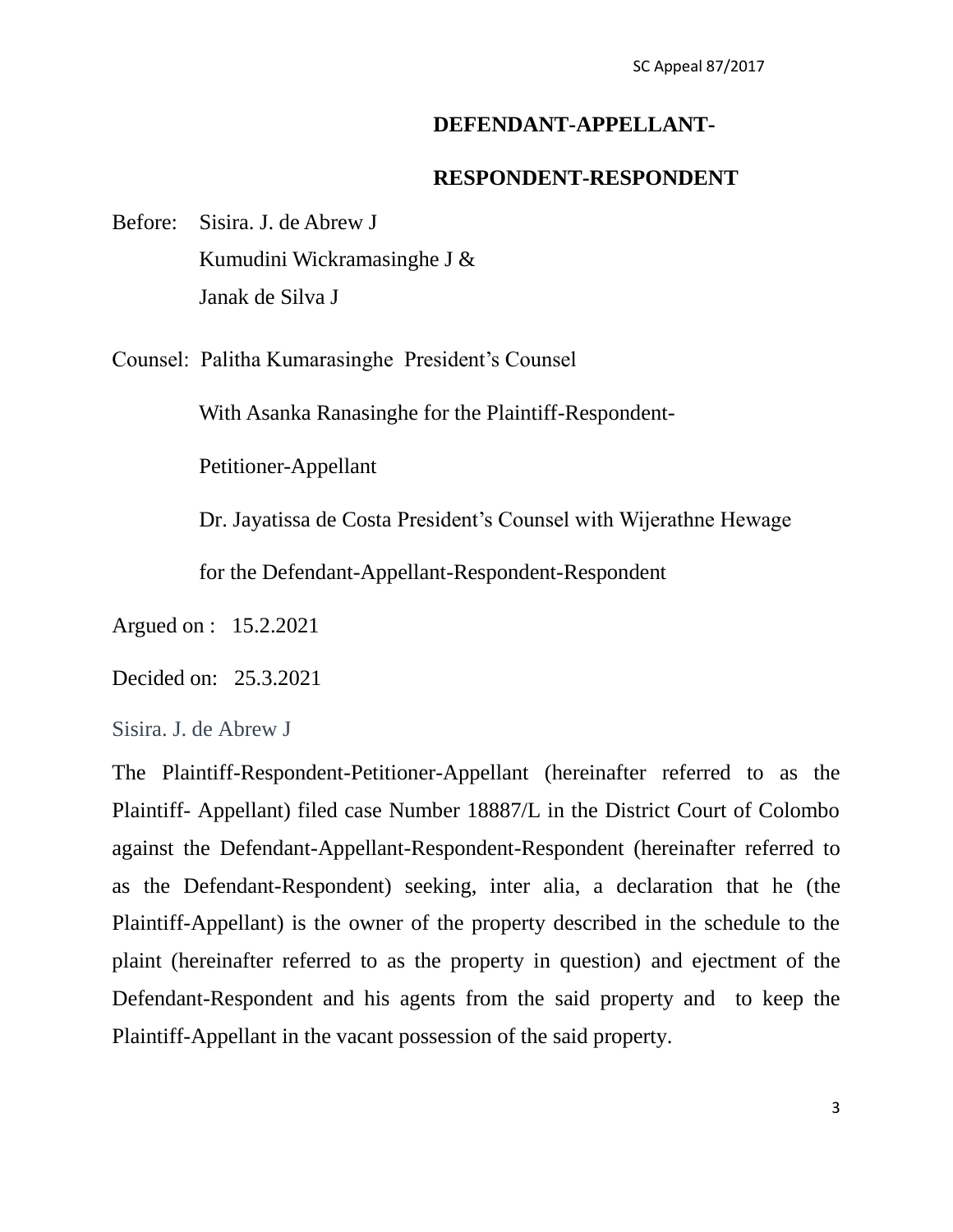After trial the learned District Judge by his judgment dated 5.12.2008 granted relief claimed by the Plaintiff-Appellant in his plaint. Being aggrieved by the said judgment of the learned District Judge, the Defendant-Respondent appealed to the Civil Appellate High Court. The learned Judges of the Civil Appellate High Court by their judgment dated 6.6.2016, set aside the judgment of the learned District Judge dismissing the action of the Plaintiff-Appellant and declaring that the Defendant-Respondent is the owner of the property in question. Being aggrieved by the said judgment of the Civil Appellate High Court, the Plaintiff-Appellant has appealed to this court. This court by its order dated 2.5.2017, granted leave to appeal on questions of law set out in paragraph 18 of the Petition of Appeal dated 14.7.2016 which are set out below.

- 1. Did the Civil Appellate High Court err in law ignoring the effect of such Admission in holding that the Respondent has meant to be admitted was only the fact of execution of the Deed of Gift No.1161 dated  $18^{th}$  May 1990 by recording Admission No.1 when there is no such claim by the Respondent in evidence or any other pleading?
- 2. Did the Civil Appellate High Court err in holding that J.W.T.M.P. Vithanage nee Botheju (the mother of the Respondent) has acquired prescriptive right to the land by commencing the adverse possession from September 1977, in the circumstances of this case?
- 3. Did the Civil Appellate High Court err in entering a judgment in favour of the Respondent and allowing her appeal when there is no issue on prescription, when the Answer of the Respondent is on the basis that the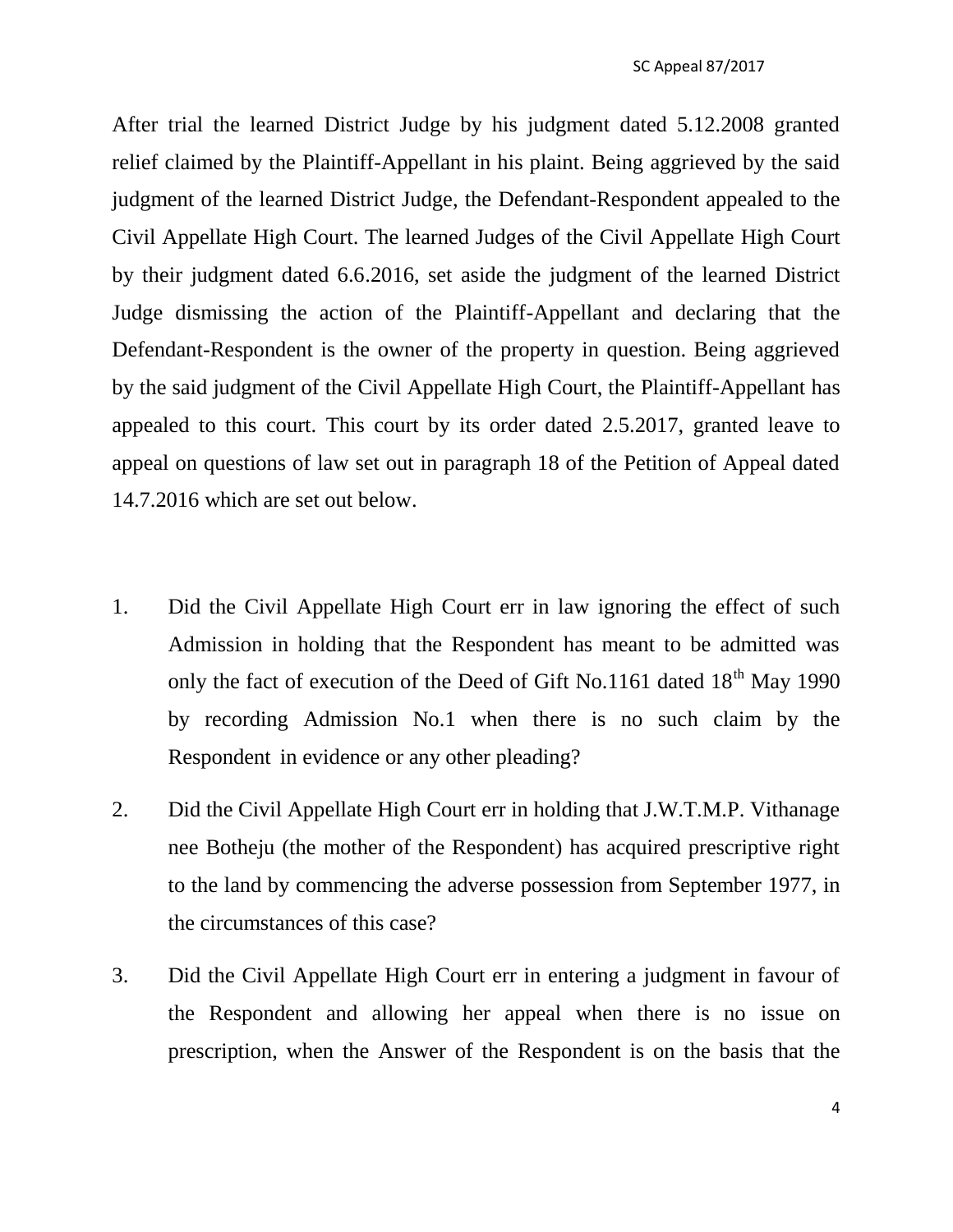prescriptive possession commenced 30 years prior to the institution of this action and when there is no cogent evidence of prescriptive title to defeat the title of the Petitioner who became the owner by a Final Partition Decree?

4. Did the Civil Appellate High Court err in law holding that J.W.T.M.P. Vithanage nee Botheju (the mother of the Respondent) had a valid title to convey the Respondent by Deed of Gift No.1161 dated  $18<sup>th</sup>$  May 1990 attested by N. Chelliah, Notary Public marked "V4"?

Since the Plaintiff-Appellant sought a declaration of title to the property in question, the burden of proof is on him to prove that he is the owner of the property. This view is supported by judicial decision in the case of D.A.Wanigaratne Vs Juwanis Appuhamy 65 NLR 167 wherein this court held that in action rei vindication the plaintiff must prove and establish his title.

In the case of Dharmadasa Vs Jayasena [1997] 3 SLR 327 this court at page 330 held that in a rei vindicatio action the burden is clearly on the plaintiff to establish the title pleaded and relied on by him.

In the case of Pathiran Vs Jayasundera 58 NLR 169 wherein His Lordship Gratiaen J at page 172, held that "in rei vindicatio action proper, the owner of immovable property is entitled, on proof of his title, to a decree in his favour for the recovery of the property and for the ejectment of the person in wrongful occupation."

In Peiris Vs Savunahamy 54 NLR 207 it was held that where in an action for declaration of title to land, the defendant is in possession of the land in dispute the burden is on the plaintiff to prove that he has dominium.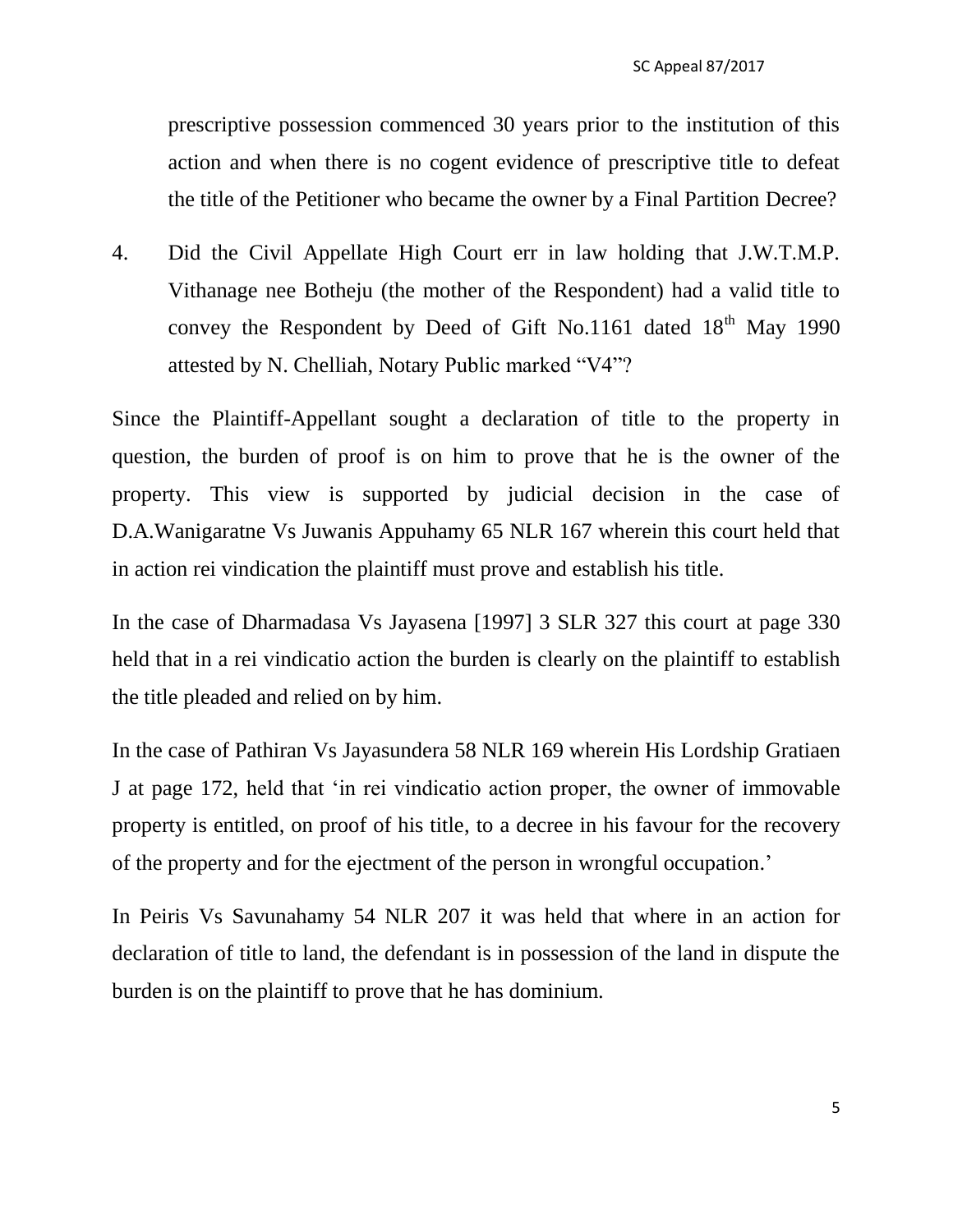In the case of De Silva Vs Goonetileke 32 NLR 217 Macldonell CJ at page 219 held that "there is abundant authority that a party claiming a declaration of title must have title himself."

In the case of Jamaldeen Abdul Lathiff Vs Abdul Majeed Mohamad [2010] 2 SLR 333 this court held that to succeed in an action rei vindicatio, the owner must prove on a balance of probabilities, not only his or her ownership in the property, but also that the property exists and is clearly identifiable.

Considering the above legal literature, I hold that in a rei vindicatio action the plaintiff must establish that he is the owner of the property.

I will now consider whether the Plaintiff-Appellant has proved his title to the property in question. In DC Colombo case No.11215/P which was a partition case, the 20<sup>th</sup> Defendant Neemi Leela Elizabath Perera who is the Plaintiff-Appellant in this case was allocated Lot No 12 in Plan No.1524 A dated 20.11.1970 made by A.R.Dias Abeygunawardena Licensed Surveyor which is the Final Partition Plan in DC Colombo partition case No 11215/P. This is established by Final Decree in DC Colombo case No.11215/P marked as P23 in the trial in this case. This lot No 12 is the property described in the plaint. Therefore, the Plaintiff-Appellant has proved that she is the owner of the property in question. In an action for rei vindicatio, once the plaintiff established that he is the owner of the property in question, the burden shifts to the defendant to prove that his possession of the land is legal or he possesses the land on a legal basis. This view is supported by the judicial decision of the Privy Council in the case of Siyaneris Vs Jayasinghege Udenis Silva 52 NLR 289 wherein the Privy Council held that in an action for declaration of tile to property, where the legal title is in the Plaintiff but the property is in the possession of the defendant, the burden of proof is on the Defendant.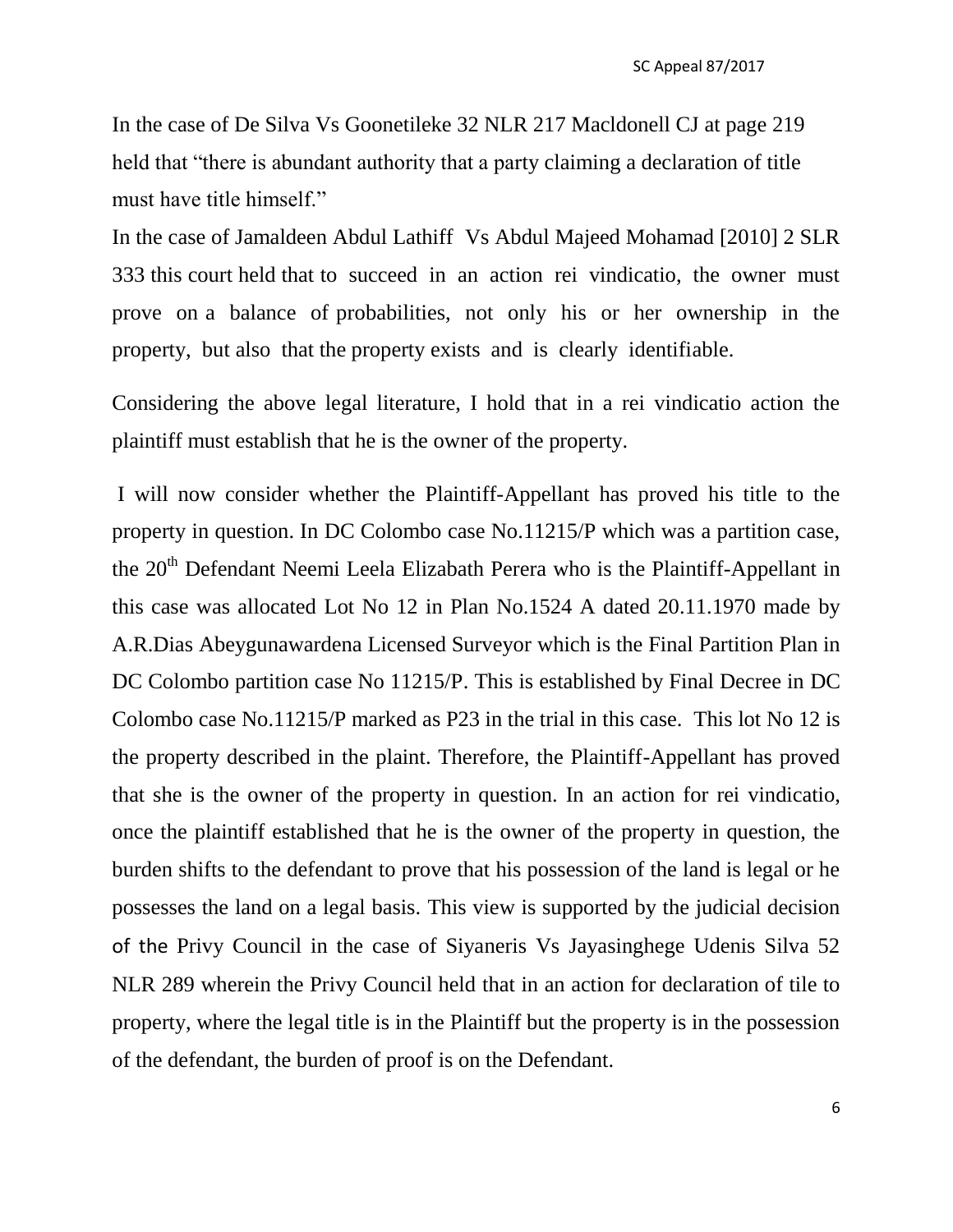It has to be noted here that the mother of the Defendant-Respondent Jayawardena Welathanthrige Thelma Manel Phylis Vithanage was the 18<sup>th</sup> defendant in the said partition case No.11215/P and no share was allocated to her in the partition case. This is clear when the Final Decree in DC Colombo case No.11215/P marked as P23 is examined. The date of the decree of the said partition case is 14.9.1977. The Defendant-Respondent in her answer [paragraph 8(a)] filed in the District Court takes up the position that her mother was in possession of the property in question for a period of thirty years prior to this action being filed. The action in this case was filed on 12.5.2000. If the paragraph 8(a) of the answer of the Defendant-Respondent is true, then her mother had been in possession of the property in question from 1970 onwards. The date of the decree of the said partition case is 14.9.1977. But the mother of the Defendant-Respondent was allocated no share in the partition case. This establishes that prescription claimed by the mother of the Defendant-Respondent had not been proved and is a false claim. The Defendant-Respondent in her answer claims prescription on the basis of her mother"s claim for prescription. Since the Defendant-Respondent's mother's claim for prescription had not been proved and is a false claim, her (Defendant-Respondent) claim for prescription has not been established. For the above reasons, I hold that the Defendant-Respondent has not established prescription to the property in question. The learned Judges of the Civil Appellate High Court have concluded that the mother of the Defendant-Respondent had acquired title to the property in question by prescription. I have earlier pointed out that the claim of the Defendant-Respondent for prescription on the basis of her mother"s claim for prescription had not been established. For the above reasons, I hold that the conclusion of the learned Judgers of the Civil Appellate High Court is wrong. On this ground alone the judgment of the Civil Appellate High Court should be set aside.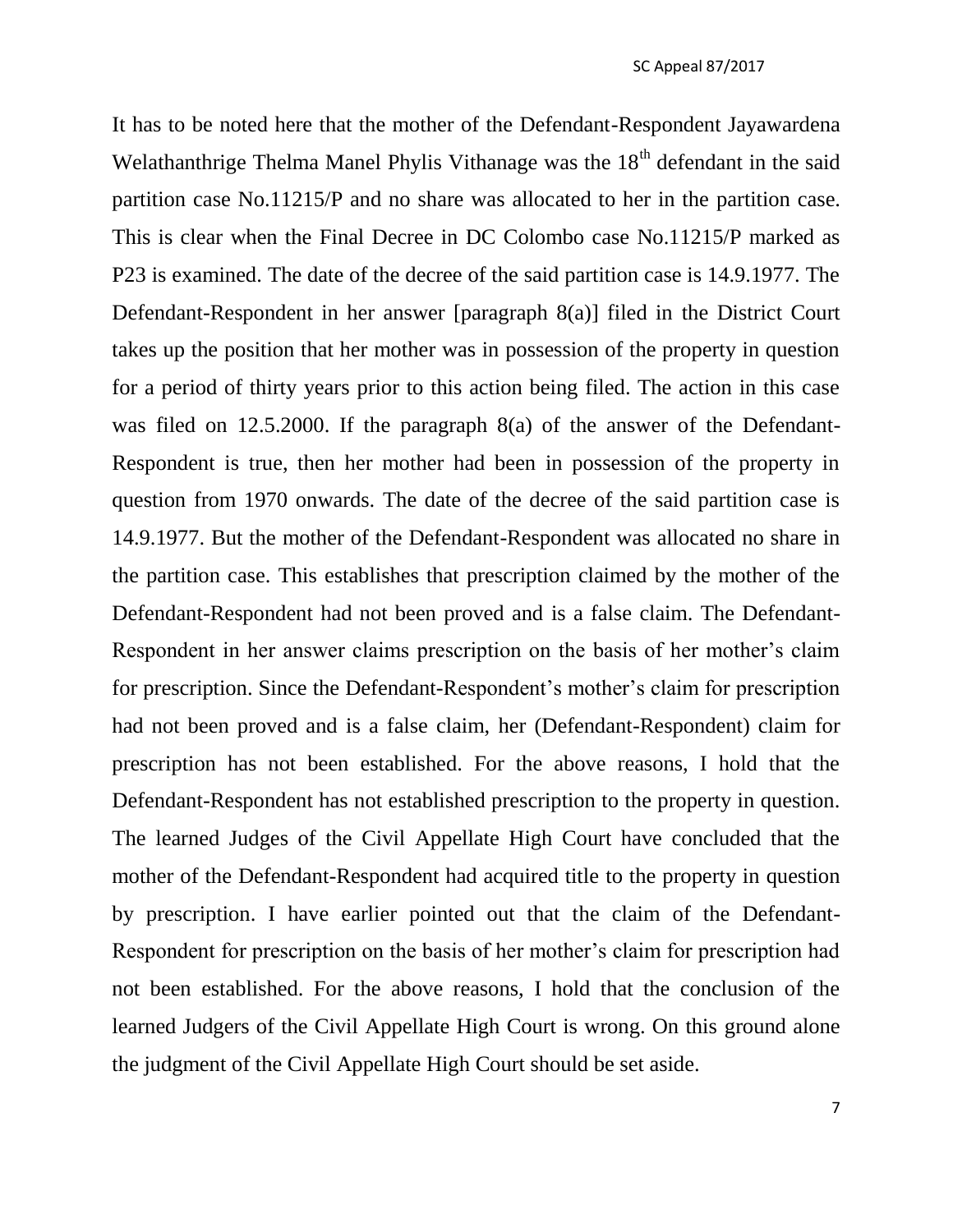The mother of the Defendant-Respondent, by Deed No.1161 dated 18.5.1990 marked V4 attested by Nagarajah Chelliah had transferred several allotments of land inclusive of Lot 11 and 12 of Plan No. 1524A dated 20.11.1970 made by A.R.Dias Abeygunawardena Licensed Surveyor which is the Final Partition Plan in DC Colombo partition case No 11215/P to the Defendant-Respondent. The learned Judges of the Civil Appellate High Court in their judgment dated 6.6.2016 concluded that the mother of the Defendant-Respondent had a valid title (on the basis of prescription) to convey the property to the Defendant-Respondent. I have earlier pointed out that the claim of the Defendant-Respondent for prescription on the basis of her mother"s claim for prescription had not been established. Further I have pointed out earlier that the Defendant-Respondent's mother's claim for prescription had not been proved and is a false claim. The learned Judges of the Civil Appellate High Court by the said judgment declared that the Defendant-Respondent was the owner of the property in question. But the learned Judges of the Civil Appellate High Court have failed to appreciate the fact that mother of the Defendant-Respondent was not given any share in the said partition case where she was the  $18<sup>th</sup>$  Defendant although she (the mother of the Defendant-Respondent) claimed prescription to the property in question.

When I consider all the above matters, I hold that the mother of the Defendant-Respondent did not have any title to the property in question to convey the property in question to her daughter who is the Defendant-Respondent.

There was no issue raised in the present case with regard to the prescription. But the learned Judges of the Civil Appellate High Court decided the case in favour of the Defendant-Respondent on the basis of prescription. Can a court of law decide to give title of property in suit on the basis of prescription without an issue being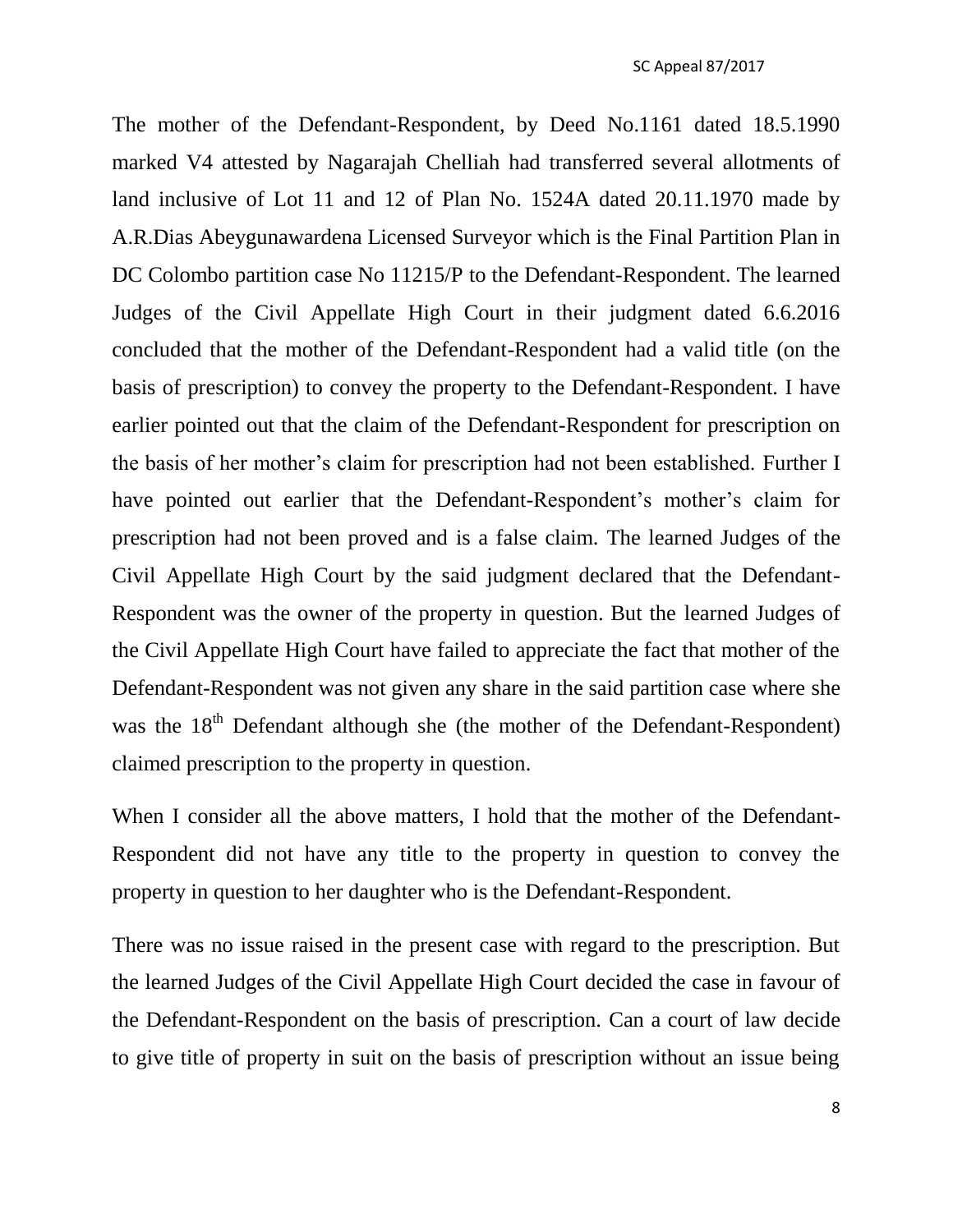raised on prescription? At this juncture I would like to consider the following judicial decisions. In the case of Haniffa Vs Nallamma [1998] 1 SLR 73 at page 77 His Lordship GPS de Silva CJ held as follows.

*"What is relevant for present purposes and what needs to be stressed is that once issues are framed, the case which the court has to hear and determine become crystallized in the issues. It is the duty of the court "to record the issues on which the right decision of the case appears to the court to depend" (section 146 (2) of the Civil Procedure Code). Since the case is not tried on the pleadings, once issues are raised and accepted by the court the pleadings recede to the background. The Court of Appeal was in error in harking back to the pleadings and focusing on the "validity" and the "legality" of the pleadings."*

If a party in action fails to raise an issue on prescription at the trial, his failure shows that he does not depend on prescription. In such a situation it is not correct for the court to give title of the property in suit on the basis of prescription. It has to be noted here that the Defendant-Respondent did not raise an issue in this case on prescription. But The learned Judges of the Civil Appellate High Court have concluded that the mother of the Defendant-Respondent had acquired title to the property in question by prescription. I have earlier pointed out that the claim of the Defendant-Respondent for prescription had not been established. In my view, court cannot decide to give title of the property in suit on the basis of prescription without an issue on prescription.

The Defendant-Respondent at page 286 of the brief admitted in evidence that she even did not know the boundaries of the land in question. When it was suggested to the Defendant-Respondent that she has no any title to the land in question, she said that she did not know about it (page 287 of the brief). The above evidence